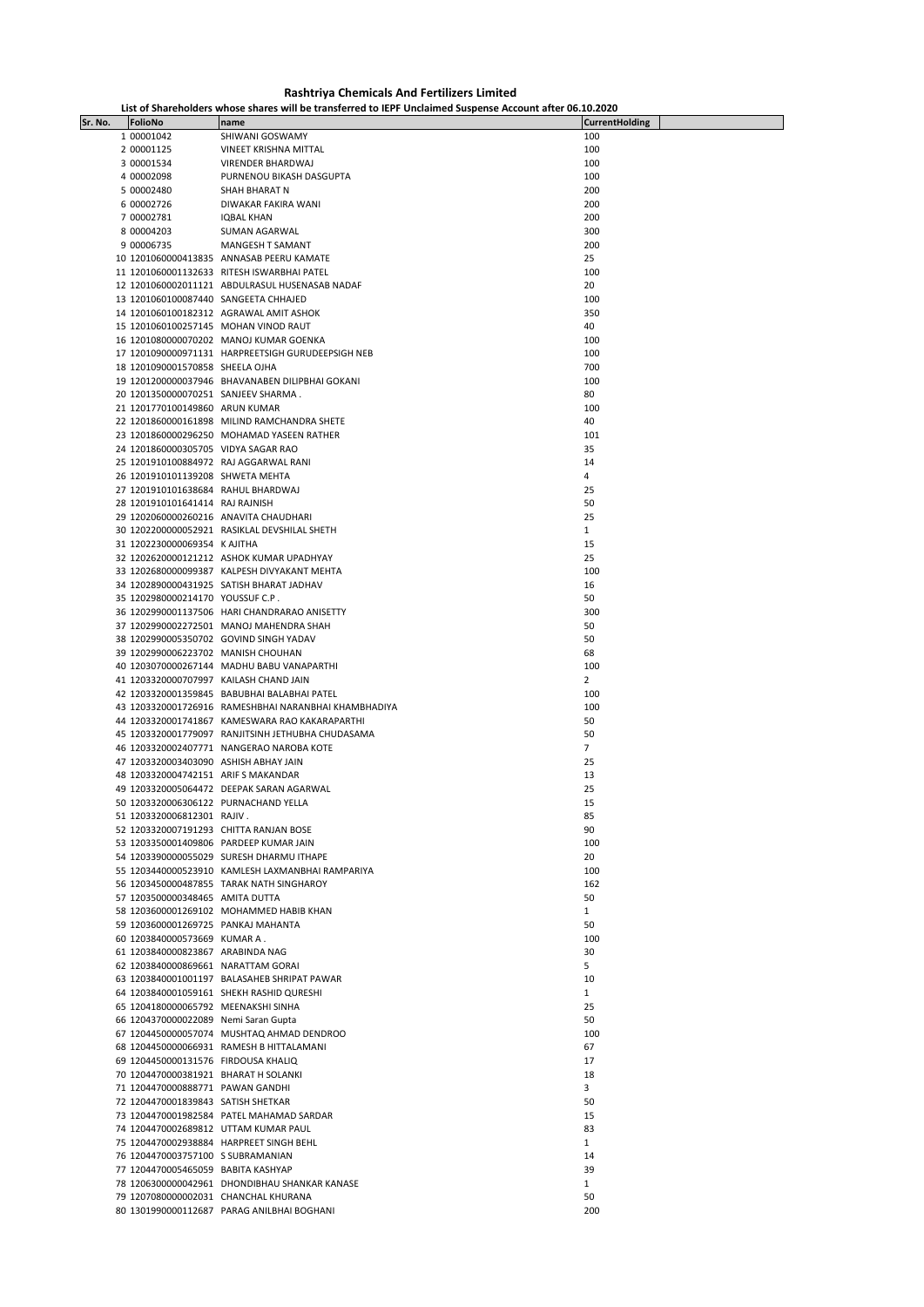|                                        | 81 1302190000005574 SUNIL VITTHAL BELKAR                  | 100  |
|----------------------------------------|-----------------------------------------------------------|------|
| 82 1601010000110926 ANAMIKA.           |                                                           | 500  |
| 83 IN30011810406405 PUSHPA SHARMA      |                                                           | 300  |
|                                        |                                                           |      |
| 84 IN30011810517228 RAJ BALA VERMA     |                                                           | 250  |
| 85 IN30011811163517 SUSHMA SHAKYA      |                                                           | 100  |
|                                        | 86 IN30017510627777 VINOTH PRAKASH G P                    | 9    |
|                                        | 87 IN30018311290226 SHAH JIGNESH BIPINBHAI                | 5    |
|                                        |                                                           |      |
| 88 IN30018311447907 RAHUL WADHWA       |                                                           | 100  |
| 89 IN30021411280495 SATHASIVAM SELVI   |                                                           | 25   |
|                                        | 90 IN30021414899017 I VENKATA SUBBAIAH SETTY              | 200  |
| 91 IN30023912374706 ROSELINE P A       |                                                           | 500  |
| 92 IN30023913649152 MURALIC            |                                                           | 100  |
|                                        |                                                           |      |
| 93 IN30032710067625 SUJIT MAJUMDER     |                                                           | 100  |
|                                        | 94 IN30034310313663 PATEL JIGNESH VISHNUBHAI              | 100  |
| 95 IN30039415902099 NEPPOLIAN ML       |                                                           | 20   |
| 96 IN30039415965663 SONA PATI DEVI     |                                                           | 200  |
| 97 IN30045011788202 KAMAL AGARWAL      |                                                           | 200  |
|                                        |                                                           |      |
|                                        | 98 IN30045014182099 MAHESH KUMAR KARNANI                  | 100  |
|                                        | 99 IN30047610475425 NEELAM UMESH POLADIA                  | 100  |
|                                        | 100 IN30051310915303 PARESH KUMARBHAI MANGTANI            | 1    |
| 101 IN30051311641998 KJ CHANDRA SEKAR  |                                                           | 100  |
| 102 IN30051313636932 AJAY KUMAR        |                                                           | 17   |
| 103 IN30051314646556 UMA DEVI          |                                                           | 102  |
|                                        |                                                           |      |
|                                        | 104 IN30051315458710 PARESH KANUBHAI PATEL                | 5    |
|                                        | 105 IN30051315728524 NEERAJ KUMAR SRIVASTAVA              | 50   |
|                                        | 106 IN30051317420240 MORE DINESH SAHEBRAO                 | 25   |
|                                        | 107 IN30051317474620 INAGAMTI MASTAN RAO                  | 50   |
|                                        | 108 IN30051318365497 VIVEKANAND KUMAR                     | 11   |
| 109 IN30051319270225 SUSHILA SHARMA    |                                                           | 250  |
|                                        |                                                           |      |
| 110 IN30051319479624 MANOJ KUMAR       |                                                           | 40   |
|                                        | 111 IN30051319594141 APPASAHEB SUDAM SHELKE               | 30   |
|                                        | 112 IN30066910170533 THAI ASWATH NAGARAJU                 | 50   |
| 113 IN30088813992190 INDU BISHT        |                                                           | 1000 |
|                                        | 114 IN30088814332763 SANJEEV KUMAR SHARMA                 | 1000 |
|                                        |                                                           |      |
| 115 IN30092320002637 SHIV KAPOOR       |                                                           | 200  |
| 116 IN30096610184275 INDU DHINGRA      |                                                           | 200  |
| 117 IN30096610248852 ANIL KUMAR GUPTA  |                                                           | 100  |
|                                        | 118 IN30097410793757 ASHRAFIBEN A. HUSENI                 | 100  |
|                                        | 119 IN30097411448060 IRFAN A GAFAR SORATHIYA              | 100  |
|                                        |                                                           |      |
|                                        | 120 IN30102220727140 TARAKANATH CHUNDI                    | 200  |
|                                        | 121 IN30109810692553 MANOJ RANCHODDAS MANTRI              | 25   |
|                                        | 122 IN30113526360170 GURUBAI SHIVALINGAPPA HEBBAL         | 10   |
| 123 IN30115128222440 SREENIVASA RAO G  |                                                           | 10   |
| 124 IN30118620078696 KAMAL FAHEEM      |                                                           | 600  |
| 125 IN30118620088438 PRAVEENA GUPTA    |                                                           | 200  |
|                                        |                                                           |      |
| 126 IN30125028543991 SOMANU DAS        |                                                           | 200  |
| 127 IN30131320096751 DAKSHAYANI V C    |                                                           | 90   |
| 128 IN30133018246498 ARPAN KUMAR       |                                                           | 100  |
|                                        | 129 IN30155722192632 VISHNU KUMAR GUPTA                   | 10   |
| 130 IN30160411003004 AMIT KUMAR RANA   |                                                           | 500  |
| 131 IN30163740543548 NILAVARNISA P M   |                                                           | 25   |
|                                        |                                                           |      |
|                                        | 132 IN30165310188506 VINEET KUMAR SINGH CHAUHAN           | 10   |
|                                        | 133 IN30165310303932 ASHISH KUMAR SINGHAL                 | 300  |
|                                        | 134 IN30169611754404 MONDEDDULU THIPPERUDRAPPA ESHWARAPPA | 50   |
|                                        | 135 IN30177410356791 JAGDISH PRASAD MISHRA                | 100  |
|                                        | 136 IN30177411090588 MANOJKUMAR SHAYAMSUNDERBHAI JAMBA    | 1    |
| 137 IN30177411796585 ANUJ GUMBER       |                                                           | 200  |
|                                        | 138 IN30177412469353 VIRENDRA KUMAR JAIN                  | 100  |
|                                        |                                                           |      |
|                                        | 139 IN30177412488187 AJAYKUMAR CHANDRAKUMAR DUSEJA        | 20   |
|                                        | 140 IN30177412576509 PANKAJ KUMAR SINGH                   | 20   |
| 141 IN30177412944841 IBRAHIM KUNJU KA  |                                                           | 200  |
| 142 IN30177414495285 ASHOK KUMAR       |                                                           | 35   |
|                                        | 143 IN30177415030300 FARAHATULLAH NAZEERBAIG MIRZA        | 50   |
|                                        | 144 IN30177415099993 BALUNKESWAR MISHRA                   | 9    |
|                                        |                                                           |      |
|                                        | 145 IN30177415749456 SHANMUKHA ANJANEYAAVULA PRASAD       | 50   |
| 146 IN30177415833559 MUNISH KUMAR      |                                                           | 5    |
| 147 IN30177416090244 K SETHURAMAN      |                                                           | 8    |
| 148 IN30177416525560 R K JHANDA        |                                                           | 5    |
|                                        | 149 IN30177417697745 HUDE RANJEET SUKHDEO                 | 12   |
|                                        | 150 IN30189510740372 GOVINDRAO GANPATRAO KOKULWAR         | 50   |
|                                        |                                                           |      |
|                                        | 151 IN30198310641642 SUSHANT DADU RANDIVE                 | 100  |
| 152 IN30199110554311 ANILABEN C. PATEL |                                                           | 50   |
|                                        | 153 IN30214811054455 VIJAYANARASIMHATP                    | 130  |
| 154 IN30216410344257 NAGESH SINGH      |                                                           | 60   |
| 155 IN30220110966927 SACHIN BHATIA     |                                                           | 7    |
| 156 IN30223610808942 SUNILA MISHRA     |                                                           |      |
|                                        |                                                           | 978  |
| 157 IN30226910332420 PATEL KAPILABEN   |                                                           | 189  |
|                                        | 158 IN30226910627022 SINENDRA SURESH TALATHI              | 201  |
| 159 IN30226910938212 SARLA HANS        |                                                           | 22   |
|                                        | 160 IN30226911277916 SUDHIR NAVINCHANDRA SONI             | 50   |
|                                        | 161 IN30232410330355 PERUMALLA PULLAIAH                   | 30   |
|                                        | 162 IN30232410864527 MANOJ KUMAR SAHU                     | 100  |
| 163 IN30236510373887 NAVEEN JAIN       |                                                           | 100  |
|                                        |                                                           |      |